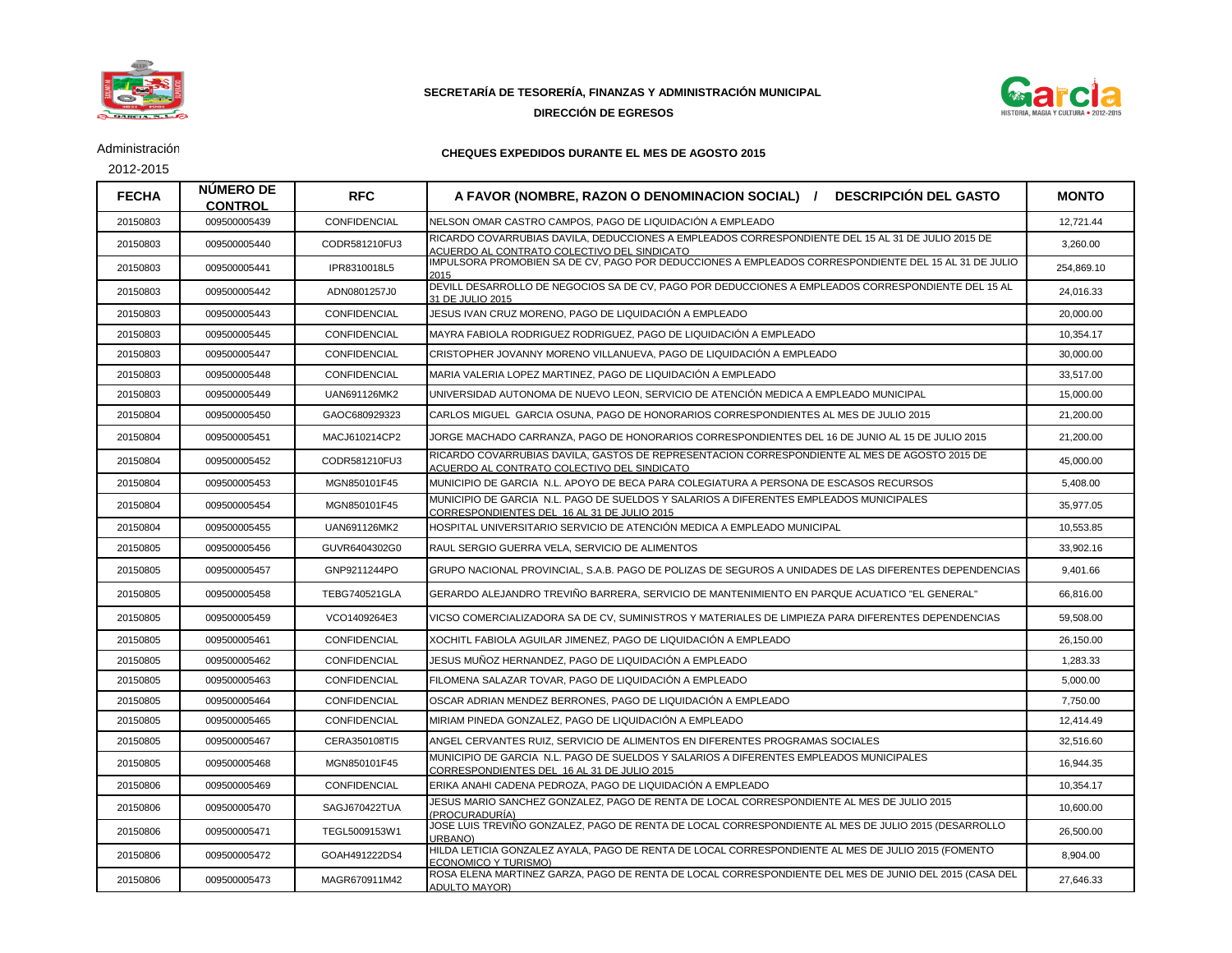| 20150806 | 009500005474 | RTR111103LI5         | RENTACOM TRONCAL, S.A. DE C.V. SERVICIO DE COMUNICACIÓN CORRESPONDIENTE AL CORTE DEL 10 DE AGOSTO 2015                     | 1,531.20   |
|----------|--------------|----------------------|----------------------------------------------------------------------------------------------------------------------------|------------|
| 20150806 | 009500005475 | OEX950605MJ6         | OXXO EXPRESS S.A. DE C.V. GASOLINA PARA DIFERENTES UNIDADES DE LAS DEPENDENCIAS DEL 05 AL 10 DE AGOSTO<br>2015             | 65,800.00  |
| 20150806 | 009500005476 | SAD560528572         | SERVICIOS DE AGUA Y DRENAJE DE MONTERREY, PAGO DE CONSUMO DE AGUA UTILIZADA EN RIEGO DE DIFERENTES<br>PLAZAS DEL MUNICIPIO | 1,767.00   |
| 20150807 | 009500005477 | MUL0711147NA         | MULTIMEDIOS, S.A. DE C.V. SERVICIOS DE PUBLICACIÓN                                                                         | 46,400.00  |
| 20150807 | 009500005478 | GAGA660319E15        | JOSE ANTONIO GARZA GARZA. EQUIPO DE OFICINA ESCANER PLANOS                                                                 | 102,323.60 |
| 20150807 | 009500005479 | CONFIDENCIAL         | VICENTE PINALES TORRES, PAGO DE LIQUIDACIÓN A EMPLEADO                                                                     | 18,780.81  |
| 20150807 | 009500005480 | CONFIDENCIAL         | PERLA IVONNE MORALES RECIO, PAGO DE LIQUIDACIÓN A EMPLEADO                                                                 | 4,025.00   |
| 20150807 | 009500005481 | MDI991214A74         | MILENIO DIARIO, S.A. DE C.V. SERVICIOS DE PUBLICACIÓN                                                                      | 35,983.20  |
| 20150807 | 009500005482 | OEX950605MJ6         | OXXO EXPRESS S.A. DE C.V. GASOLINA PARA DIFERENTES UNIDADES DE LAS DEPENDENCIAS DEL 10 AL 15 DE AGOSTO<br>2015             | 27,200.00  |
| 20150807 | 009500005483 | OEX950605MJ6         | OXXO EXPRESS S.A. DE C.V. GASOLINA PARA DIFERENTES UNIDADES DE LAS DEPENDENCIAS DEL 10 AL 15 DE AGOSTO<br>2015             | 14,000.00  |
| 20150807 | 009500005484 | VAAF840214RZ0        | FERNANDO VALLEJO AGUILERA, SERVICIOS DE PUBLICIDAD DEL MES DE MAYO 2015                                                    | 38,280.00  |
| 20150807 | 009500005485 | GAGJ681116CM1        | JESUS ADRIAN DE LA GARZA GARZA, PAGO DE HONORARIOS CORRESPONDIENTE DEL 16 AL 31 DE JULIO 2015                              | 5,961.59   |
| 20150807 | 009500005486 | EODP770920E60        | PEDRO ANTONIO ESCOBAR DELGADO, SERVICIOS DE PUBLICACIÓN                                                                    | 23,200.00  |
| 20150807 | 009500005487 | CBG409148N6          | CIRCULO BLANCO DE GARCIA NUEVO LEON ABP. DONATIVO CORRESPONDIENTE AL MES DE ABRIL Y MAYO 2015                              | 20,000.00  |
| 20150807 | 009500005488 | EPO8312301W2         | EDITORIAL EL PORVENIR SA DE CV, SERVICIOS DE PUBLICACIÓN                                                                   | 26,100.00  |
| 20150807 | 009500005489 | LELF600127JZ7        | FLORISBINDA DE LEÓN LUNA SERVICIO DE ALIMENTOS                                                                             | 8,683.76   |
| 20150807 | 009500005490 | EPO8312301W2         | EDITORIAL EL PORVENIR SA DE CV. SERVICIOS DE PUBLICACIÓN                                                                   | 16,035.84  |
| 20150807 | 009500005491 | GAGF380506R83        | FRANCISCO GARZA GONZALEZ, SERVICIO DE ALIMENTOS                                                                            | 7,296.40   |
| 20150807 | 009500005492 | <b>CONFIDENCIAL</b>  | SOCORRO CAMACHO SALAS, PAGO DE LIQUIDACIÓN A EMPLEADO                                                                      | 3,584.00   |
| 20150807 | 009500005493 | CONFIDENCIAL         | LETICIA CANIZALES ESPINOZA, PAGO DE LIQUIDACIÓN A EMPLEADO                                                                 | 3,615.33   |
| 20150807 | 009500005494 | <b>HESF671211JL5</b> | FELIPE JUAN HERNANDEZ SANCHEZ, REPOSICION DE FONDO PARA GASTOS MENORES DE LAS DIFERENTES<br><b>DEPENDENCIAS</b>            | 9,632.05   |
| 20150810 | 009500005495 | CONFIDENCIAL         | ANGEL OZIEL MANZANARES SOLIS, PAGO DE LIQUIDACIÓN A EMPLEADO                                                               | 15,000.00  |
| 20150810 | 009500005496 | CONFIDENCIAL         | RIGOBERTO ROCHA SANCHEZ, PAGO DE LIQUIDACIÓN A EMPLEADO                                                                    | 12,500.00  |
| 20150810 | 009500005497 | RARE890928MX3        | EDUARDO LEMUEL RAMIREZ RAMIREZ, SERVICIO DE MANTENIMIENTO A UNIDAD DE LA SECRETARÍA DE SERVICIOS<br><b>PUBLICOS</b>        | 26,546.60  |
| 20150810 | 009500005498 | UAN691126MK2         | HOSPITAL UNIVERSITARIO SERVICIO DE ATENCIÓN MEDICA A EMPLEADO MUNICIPAL                                                    | 6,066.50   |
| 20150810 | 009500005499 | UAN691126MK2         | HOSPITAL UNIVERSITARIO SERVICIO DE ATENCIÓN MEDICA A EMPLEADO MUNICIPAL                                                    | 1,270.00   |
| 20150810 | 009500005500 | POPA81012F73         | JOSE ALFREDO PONCE PEREYRA, PAGO DE TOTAL DE UNIFORMES DE LA SECRETARÍA DE PROTECCION CIVIL                                | 42,630.00  |
| 20150810 | 009500005501 | FOGA8104212C5        | JOSE ANGEL FLORES GUTIERREZ. GASTOS A POSTERIOR COMPROBACIÓN                                                               | 3,000.00   |
| 20150810 | 009500005502 | JUSR700620QK4        | ROBERTO FLAVIO JUAREZ SANTANA, GASTOS A POSTERIOR COMPROBACIÓN                                                             | 3,500.00   |
| 20150810 | 009500005503 | MGN850101F45         | MUNICIPIO DE GARCIA N.L. SERVICIO DE ATENCION MEDICA Y MEDICAMENTOS A DIFERENTES EMPLEADOS MUNICIPALES                     | 40,000.00  |
| 20150811 | 009500005504 | CONFIDENCIAL         | MARIA DE JESUS GUERRERO RANGEL, PAGO DE LIQUIDACIÓN A EMPLEADO                                                             | 6,213.00   |
| 20150811 | 009500005505 | CONFIDENCIAL         | MARIA IMELDA MEDRANO ALVAREZ, PAGO DE LIQUIDACIÓN A EMPLEADO                                                               | 6,213.00   |
| 20150811 | 009500005506 | CONFIDENCIAL         | NORMA LOEZA ORTIZ, PAGO DE LIQUIDACIÓN A EMPLEADO                                                                          | 28,000.00  |
| 20150811 | 009500005507 | PECR630328779        | RICARDO DANIEL PEREZ CASTAÑEDA, GASTOS A POSTERIOR COMPROBACIÓN EN FUNCIONES PROPIAS DE SU COMISIÓN                        | 5,000.00   |
| 20150811 | 009500005508 | VAMV650427N59        | VICTOR MANUEL VALDEZ MARROQUIN, GASTOS A POSTERIOR COMPROBACIÓN EN FUNCIONES PROPIAS DE SU<br>COMISIÓN                     | 5,000.00   |
| 20150811 | 009500005509 | VAMY8405205E5        | YULIANA LIZBETH VAZQUEZ MEDRANO, GASTOS A POSTERIOR COMPROBACIÓN EN FUNCIONES PROPIAS DE SU<br>COMISIÓN                    | 5,000.00   |
| 20150811 | 009500005510 | LUVR880314DX3        | RAFAEL LUNA VAZQUEZ, GASTOS A POSTERIOR COMPROBACIÓN EN FUNCIONES PROPIAS DE SU COMISIÓN                                   | 5,000.00   |
| 20150811 | 009500005511 | CAMJ950729IE2        | JUAN MANUEL CARBAJAL BARRIENTOS, GASTOS A POSTERIOR COMPROBACIÓN EN FUNCIONES PROPIAS DE SU<br><u>COMISIÓN</u>             | 5,000.00   |
| 20150811 | 009500005512 | AACG6510042P9        | GRACIELA ALCANTAR CALZADA, GASTOS A POSTERIOR COMPROBACIÓN EN FUNCIONES PROPIAS DE SU COMISIÓN                             | 5,000.00   |
| 20150811 | 009500005513 | <b>HEHM590611KC3</b> | MARTHA LAURA HERNANDEZ HERNANDEZ, GASTOS A POSTERIOR COMPROBACIÓN EN FUNCIONES PROPIAS DE SU<br><b>COMISIÓN</b>            | 5,000.00   |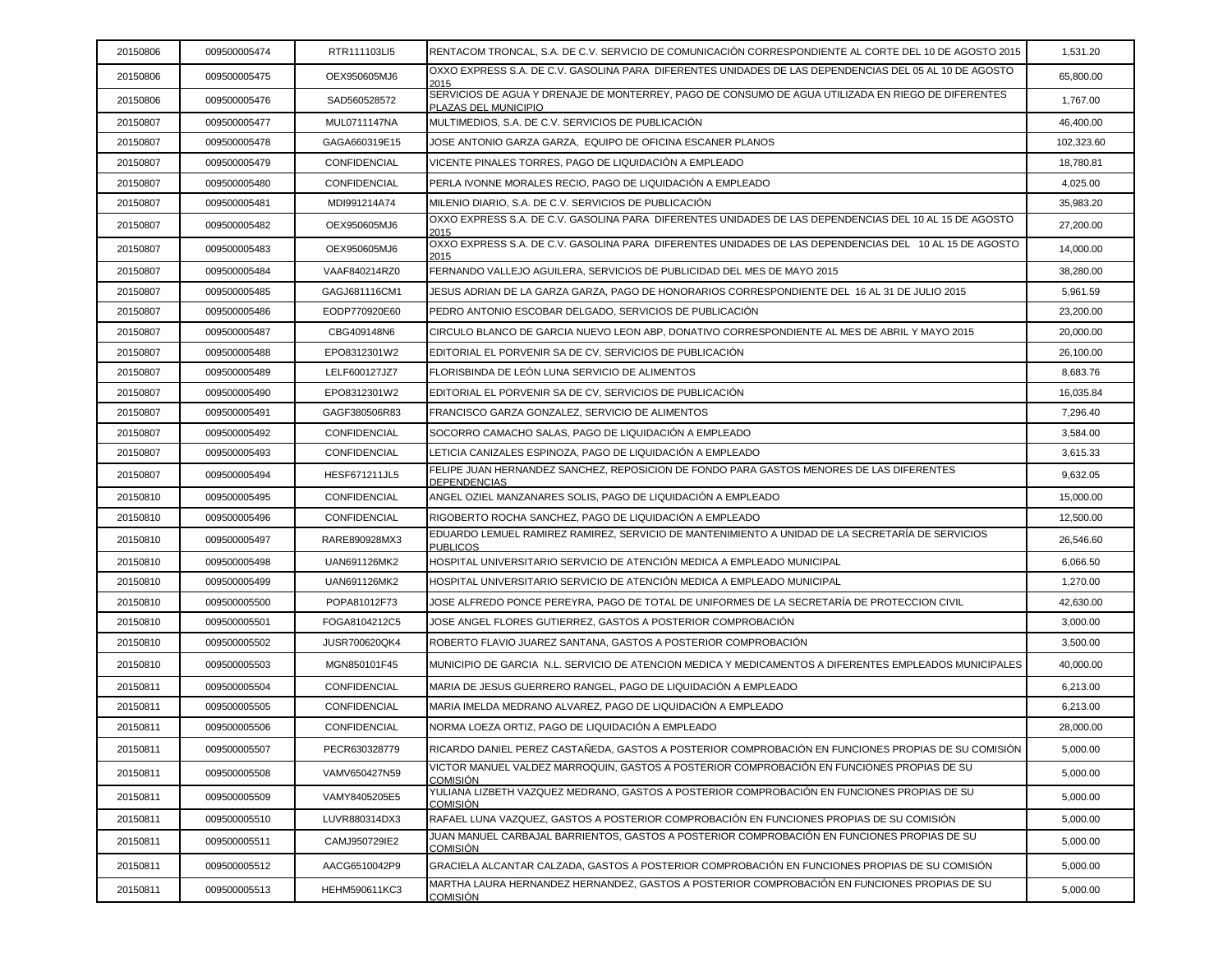| 20150811 | 009500005514 | MEPC6910202N1        | CESAR OTILIO MERLO PAEZ, GASTOS A POSTERIOR COMPROBACIÓN EN FUNCIONES PROPIAS DE SU COMISIÓN                                                        | 5,000.00   |
|----------|--------------|----------------------|-----------------------------------------------------------------------------------------------------------------------------------------------------|------------|
| 20150811 | 009500005515 | NARS620523FW4        | SEVERO MANUEL NAVA RAMIREZ, GASTOS A POSTERIOR COMPROBACIÓN EN FUNCIONES PROPIAS DE SU COMISIÓN                                                     | 5,000.00   |
| 20150811 | 009500005516 | VALA6109215V2        | ALVARO VAZQUEZ LIMON, GASTOS A POSTERIOR COMPROBACIÓN EN FUNCIONES PROPIAS DE SU COMISIÓN                                                           | 5,000.00   |
| 20150812 | 009500005517 | CONFIDENCIAL         | LETICIA ORTIZ ALVAREZ, PAGO DE LIQUIDACIÓN A EMPLEADO                                                                                               | 15,000.00  |
| 20150812 | 009500005518 | CONFIDENCIAL         | PEDRO DAMIAN CARDOZA ROMO, PAGO DE LIQUIDACIÓN A EMPLEADO                                                                                           | 15,000.00  |
| 20150812 | 009500005519 | CONFIDENCIAL         | RICARDO ISRAEL COVARRUBIAS REYNA, PAGO DE LIQUIDACIÓN A EMPLEADO                                                                                    | 6,000.00   |
| 20150812 | 009500005520 | CAFE760718522        | EDGAR CASTAÑEDA FIGUEROA, GASTOS A POSTERIOR COMPROBACIÓN                                                                                           | 32,152.83  |
| 20150812 | 009500005521 | CONFIDENCIAL         | SANJUANA ISABEL FRANCISCA GOMEZ VILLARREAL, PAGO DE LIQUIDACIÓN A EMPLEADO                                                                          | 68,652.55  |
| 20150812 | 009500005522 | CONFIDENCIAL         | FERNANDO JUNIOR MENDEZ CRUZ, PAGO DE LIQUIDACIÓN A EMPLEADO                                                                                         | 36,502.20  |
| 20150812 | 009500005523 | CONFIDENCIAL         | ELVIA GARCIA GONZALEZ, PAGO SOBRE LIQUIDACIÓN DEL EMPLEADO FERNANDO JUNIOR MENDEZ CRUZ                                                              | 15,643.80  |
| 20150812 | 009500005524 | CFE370814QI0         | COMISION FEDERAL DE ELECTRICIDAD, PAGO DE CONSUMO DE ENERGIA ELECTRICA DE ALUMBRADO DEL MES DE JULIO<br>2015                                        | 764,527.00 |
| 20150812 | 009500005525 | CFE370814QI0         | COMISION FEDERAL DE ELECTRICIDAD, PAGO DE CONSUMO DE ENERGIA ELECTRICA DE ALUMBRADO DEL MES DE JULIO<br>2015                                        | 757,313.00 |
| 20150812 | 009500005526 | CFE370814QI0         | COMISION FEDERAL DE ELECTRICIDAD, PAGO DE CONSUMO DE ENERGIA ELECTRICA DE ALUMBRADO DEL MES DE JULIO<br>2015                                        | 782,507.50 |
| 20150812 | 009500005527 | CFE370814QI0         | COMISION FEDERAL DE ELECTRICIDAD, PAGO DE CONSUMO DE ENERGIA ELECTRICA DE ALUMBRADO DEL MES DE JULIO<br>2015                                        | 809,929.00 |
| 20150812 | 009500005528 | CFE370814QI0         | COMISIÓN FEDERAL DE ELECTRICIDAD. PAGO DE CONVENIO DE ENERGÍA ELECTRICA PARA ALUMBRADO PÚBLICO                                                      | 355.004.20 |
| 20150812 | 009500005529 | CFE370814QI0         | COMISION FEDERAL DE ELECTRICIDAD, CONSUMO DE ENERGIA ELECTRICA DE DIFERENTES DEPENDENCIAS                                                           | 337,192.00 |
| 20150817 | 009500005531 | FAGM870105KQ0        | MIGUEL ALEJANDRO FRANCISCO GUTIERREZ. REPOSICION DE FONDO PARA GASTOS MENORES DE LA SECRETARÍA DE<br>TESORERÍA, FINANZAS Y ADMINISTRACIÓN MUNICIPAL | 5,542.22   |
| 20150817 | 009500005533 | RDI841003QJ4         | RADIOMOVIL DIPSA SA DE CV, PAGO DE LINEAS TELEFONICAS CORRESPONDIENTES AL CORTE DEL 27 DE JULIO 2015                                                | 78.340.00  |
| 20150817 | 009500005534 | OEX950605MJ6         | OXXO EXPRESS S.A. DE C.V. GASOLINA PARA DIFERENTES UNIDADES DE LAS DEPENDENCIAS DEL 17 AL 22 DE AGOSTO<br>2015                                      | 14,000.00  |
| 20150817 | 009500005535 | OEX950605MJ6         | OXXO EXPRESS S.A. DE C.V. GASOLINA PARA DIFERENTES UNIDADES DE LAS DEPENDENCIAS DEL                                                                 | 27,500.00  |
| 20150817 | 009500005536 | CODR581210FU3        | RICARDO COVARRUBIAS DAVILA, DEDUCCIONES A EMPLEADOS CORRESPONDIENTE DEL 01 AL 15 DE AGOSTO 2015 DE<br>ACUERDO AL CONTRATO COLECTIVO DEL SINDICATO   | 3,240.00   |
| 20150817 | 009500005537 | IPR8310018L5         | IMPULSORA PROMOBIEN SA DE CV, PAGO POR DEDUCCIONES A EMPLEADOS CORRESPONDIENTE DEL 01 AL 15 DE<br><b>AGOSTO 2015</b>                                | 258,649.00 |
| 20150817 | 009500005538 | ADN0801257J0         | DEVILL DESARROLLO DE NEGOCIOS SA DE CV, PAGO POR DEDUCCIONES A EMPLEADOS CORRESPONDIENTE DEL 01 AL<br>15 DE AGOSTO 2015                             | 22,801.20  |
| 20150817 | 009500005539 | <b>HESF671211JL5</b> | FELIPE JUAN HERNANDEZ SANCHEZ, GASTOS PARA SEGURIDAD SEDENA Y FUERZA CIVIL                                                                          | 25,000.00  |
| 20150817 | 009500005540 | LUCG620819V31        | MA. GUADALUPE LUNA CANSINO, PAGO DE RENTA DE LOCAL CORRESPONDIENTE AL MES DE AGOSTO 2015 (SECRETARÍA<br>DE SEGURIDAD)                               | 18,000.00  |
| 20150817 | 009500005541 | SACJ5705169C4        | JUAN UBALDO SAUCEDO CAMARILLO, PAGO DE RENTA DE LOCAL CORRESPONDIENTE AL MES DE AGOSTO 2015<br>(ADQUISICIONES)                                      | 7,950.00   |
| 20150817 | 009500005542 | DACI400407N1A        | IMELDA DAVILA CAMPOS, PAGO DE RENTA DE LOCAL CORRESPONDIENTE AL MES DE AGOSTO DEL 2015 (SINDICATO)                                                  | 6,360.00   |
| 20150817 | 009500005543 | MAGR670911M42        | ROSA ELENA MARTINEZ GARZA, PAGO DE RENTA DE LOCAL CORRESPONDIENTE DEL MES DE JULIO DEL 2015 (CASA DEL<br><b>ADULTO MAYOR)</b>                       | 27,646.33  |
| 20150817 | 009500005544 | VEFL480825H35        | LAURA VELA FLORES, PAGO DE RENTA DE LOCAL CORRESPONDIENTE AL MES DE AGOSTO 2015 (PROTECCION CIVIL)                                                  | 15,900.00  |
| 20150817 | 009500005545 | TIRH800911FXA        | HUGO FRANCISCO TIENDA RANGEL, PAGO DE RENTA DE LOCAL CORRESPONDIENTE DEL 05 DE JULIO AL 05 DE AGOSTO<br>2015 (PREVENCIÓN DEL DELITO)                | 1,500.00   |
| 20150817 | 009500005546 | SALL850907RK9        | LEONARDO SANCHEZ LOPEZ, COMPRA DE MATERIAL ELECTRICO PARA MANTENIMIENTO DE ALUMBRADO PUBLICO EN<br>COLONIA EN DIFERENTES COLONIAS DEL MUNICIPIO     | 25,752.00  |
| 20150817 | 009500005547 | SALL850907RK9        | LEONARDO SANCHEZ LOPEZ. COMPRA DE MATERIAL ELECTRICO PARA MANTENIMIENTO DE ALUMBRADO PUBLICO EN<br>DIFERENTES COLONIAS                              | 32,605.54  |
| 20150817 | 009500005548 | SALL850907RK9        | LEONARDO SANCHEZ LOPEZ, COMPRA DE MATERIAL ELECTRICO PARA MANTENIMIENTO DE ALUMBRADO PUBLICO EN<br><u>DIFERENTES COLONIAS</u>                       | 169,645.60 |
| 20150817 | 009500005549 | CONFIDENCIAL         | RUBEN ANGEL SILLAS HERRERA, PAGO DE LIQUIDACIÓN A EMPLEADO                                                                                          | 19,121.60  |
| 20150817 | 009500005550 | CONFIDENCIAL         | MARIO ALBERTO OVALLE ALAMBAR, PAGO DE LIQUIDACIÓN A EMPLEADO                                                                                        | 6,213.00   |
| 20150817 | 009500005551 | CONFIDENCIAL         | TOMAS ROBERTO PEREZ MATA, PAGO DE LIQUIDACIÓN A EMPLEADO                                                                                            | 17,970.58  |
| 20150817 | 009500005552 | CONFIDENCIAL         | JOSE ARTURO GARCIA REYES, PAGO DE LIQUIDACIÓN A EMPLEADO                                                                                            | 6,375.00   |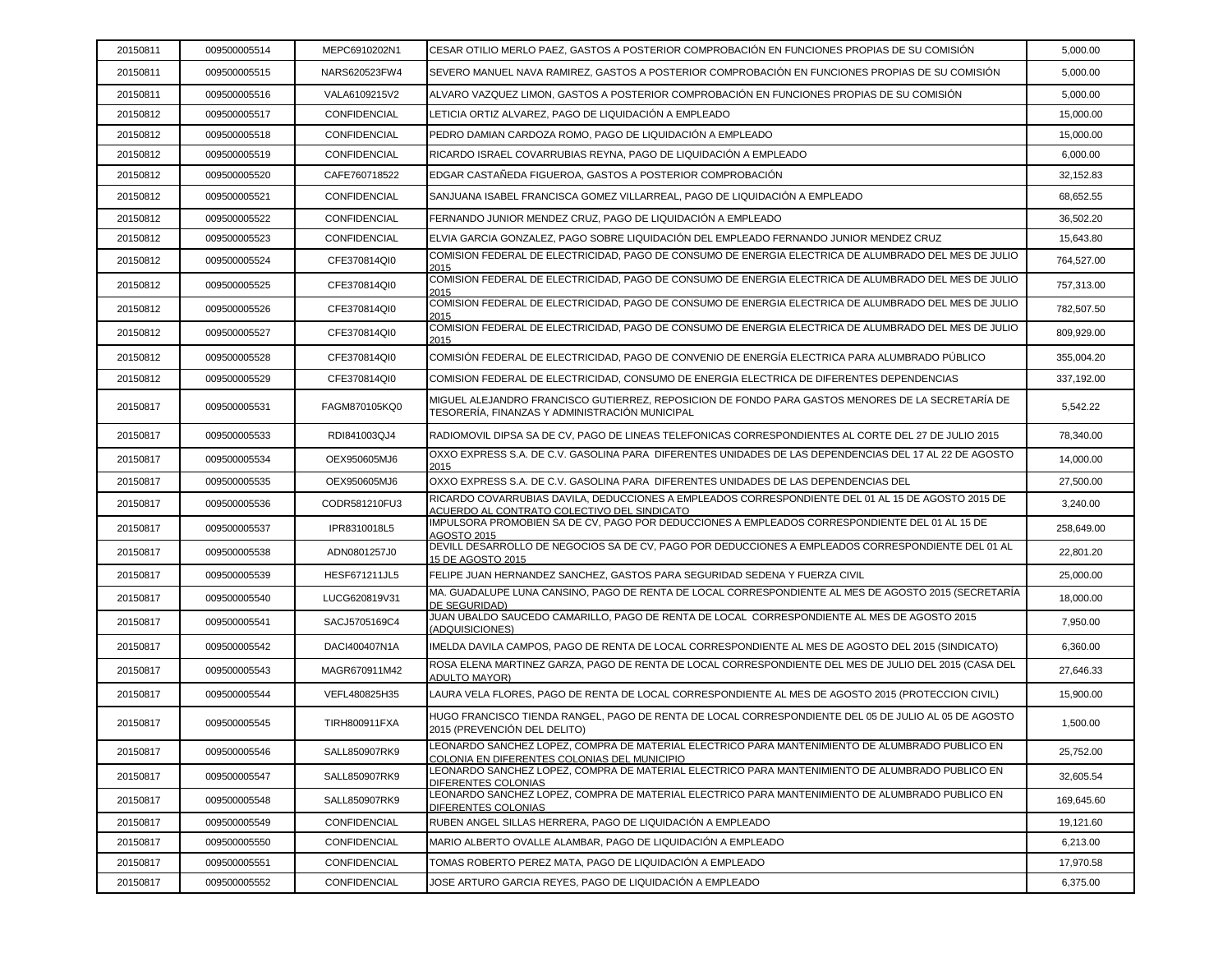| 20150818 | 009500005553 | SAD560528572        | SERVICIOS DE AGUA Y DRENAJE DE MONTERREY, PAGO DE CONSUMO DE AGUA DE DIFERENTES DEPENDENCIAS                                                             | 7,596.00   |
|----------|--------------|---------------------|----------------------------------------------------------------------------------------------------------------------------------------------------------|------------|
| 20150818 | 009500005554 | EIGG870814R78       | GERARDO ELIZONDO GARZA, DEVOLUCION DE IMPUESTO PREDIAL POR DOBLE PAGO                                                                                    | 13,795.00  |
| 20150818 | 009500005555 | HEMJ590809FSD9      | JUAN OSVALDO HERNANDEZ MAR, PAGO DE RENTA DE LOCAL CORRESPONDIENTE AL MES DE JUNIO Y JULIO DEL 2015<br>(PARTICIPACIÓN CIUDADANA)                         | 5,000.00   |
| 20150818 | 009500005556 | RORM590423          | MANUEL RODRIGUEZ RIVERA, PAGO DE RENTA DE LOCAL CORRESPONDIENTE AL MES DE JUNIO Y JULIO DEL 2015<br>(PARTICIPACIÓN CIUDADANA)                            | 2,400.00   |
| 20150818 | 009500005557 | GAGG521206BY9       | MARIA GUADALUPE GALLEGOS GARCIA, PAGO DE RENTA DE LOCAL CORRESPONDIENTE AL MES DE JUNIO Y JULIO DEL<br>2015 (PARTICIPACIÓN CIUDADANA)                    | 2,400.00   |
| 20150818 | 009500005558 | MOSE6703039H8       | EMETERIO MORENO SANCHEZ, PAGO DE RENTA DE LOCAL CORRESPONDIENTE AL MES DE JUNIO Y JULIO 2015<br>(PARTICIPACIÓN CIUDADANA)                                | 2,400.00   |
| 20150818 | 009500005559 | RUDA63011RU3        | ARTURO RUIZ DIAZ, PAGO DE RENTA DE LOCAL CORRESPONDIENTE AL MES DE JUNIO Y JULIO DEL 2015 (PARTICIPACIÓN<br>CIUDADANA)                                   | 3,000.00   |
| 20150818 | 009500005560 | VIVL650111BD2       | MARIA DE LA LUZ VILLANUEVA VILLALOBOS. PAGO DE RENTA DE LOCAL CORRESPONDIENTE AL MES DE JUNIO Y JULIO<br>DEL 2015 (PARTICIPACIÓN CIUDADANA)              | 3,000.00   |
| 20150818 | 009500005561 | VATA820720K51       | ADRIAN VARGAS TOVAR, PAGO DE RENTA DE LOCAL CORRESPONDIENTE A LOS MESES DE JUNIO, JULIO Y AGOSTO 2015<br>(CONSULTORIO)                                   | 3,000.00   |
| 20150818 | 009500005562 | MUR950801PU2        | MAPLE URBANIZADORA, S.A. DE C.V. DEVOLUCION DE IMPUESTO PREDIAL POR DOBLE PAGO                                                                           | 372.00     |
| 20150818 | 009500005563 | <b>CONFIDENCIAL</b> | ROMELIO PERALES AMAYA, PAGO DE LIQUIDACIÓN A EMPLEADO                                                                                                    | 80,000.00  |
| 20150819 | 009500005564 | PCO070515CS6        | PROBERT COMUNICACIONES, S.A. DE C.V. SERVICIO DE TELEFONIA CORRESPONDIENTE AL MES MAYO Y JUNIO 2015                                                      | 10,551.38  |
| 20150819 | 009500005565 | TME840315KT6        | TELEFONOS DE MEXICO S.A.B. DE C.V. PAGO DE SERVICIO TELEFONICO CORRESPONDIENTE DEL MES DE JULIO 2015                                                     | 15,325.78  |
| 20150819 | 009500005566 | AXT940727FP8        | AXTEL S.A.B. DE CV. PAGO DE SERVICIO TELEFONICO CORRESPONDIENTE AL CORTE DEL 27 DE JUNIO 2015                                                            | 168,391.50 |
| 20150819 | 009500005567 | UAN691126MK2        | HOSPITAL UNIVERSITARIO SERVICIO DE ATENCIÓN MEDICA A EMPLEADO MUNICIPAL                                                                                  | 30,632.00  |
| 20150820 | 009500005568 | OEX950605MJ6        | OXXO EXPRESS S.A. DE C.V. GASOLINA PARA DIFERENTES UNIDADES DE LAS DEPENDENCIAS DEL                                                                      | 21,000.00  |
| 20150820 | 009500005569 | UAN691126MK2        | HOSPITAL UNIVERSITARIO SERVICIO DE ATENCIÓN MEDICA A EMPLEADO MUNICIPAL                                                                                  | 13.328.50  |
| 20150820 | 009500005570 | NUJN711102R4        | NOE NUÑEZ JASSO. SERVICIO DE ATENCIÓN MEDICA A EMPLEADO MUNICIPAL                                                                                        | 20,999.70  |
| 20150821 | 009500005571 | MIN0202087T6        | MAIN INDUSTRIAL, S.A. DE C.V. PAGO DE MATERIAL DE FERRETERIA SEGUN JUICIO 871/2013                                                                       | 568,836.40 |
| 20150821 | 009500005572 | UAN691126MK2        | HOSPITAL UNIVERSITARIO SERVICIO DE ATENCIÓN MEDICA A EMPLEADO MUNICIPAL                                                                                  | 11,739.00  |
| 20150825 | 009500005573 | CNM980114P12        | COMUNICACIONES NEXTEL DE MEXICO SA DE CV, PAGO DE LINEAS TELEFONICAS AL CORTE DEL 27 JULIO AL 12 DE<br><b>AGOSTO 2015</b>                                | 2,102.69   |
| 20150825 | 009500005574 | CONFIDENCIAL        | GERARDO FUENTES RODRIGUEZ, PAGO DE LIQUIDACIÓN A EMPLEADO                                                                                                | 16,422.00  |
| 20150825 | 009500005575 | CONFIDENCIAL        | MARIA MIREYA MORALES MARQUEZ, PAGO DE LIQUIDACIÓN A EMPLEADO                                                                                             | 12,375.00  |
| 20150825 | 009500005576 | <b>CONFIDENCIAL</b> | MARIA CONSUELO ROSALES BUSTOS, PAGO DE LIQUIDACIÓN A EMPLEADO                                                                                            | 7,500.00   |
| 20150825 | 009500005578 | CONFIDENCIAL        | JOSE LUIS AVILA MARTINEZ, PAGO DE LIQUIDACIÓN A EMPLEADO                                                                                                 | 6,338.00   |
| 20150825 | 009500005579 | CONFIDENCIAL        | JUANA LAURA AYDE URESTI RODRIGUEZ. PAGO DE LIQUIDACIÓN A EMPLEADO                                                                                        | 5,312.50   |
| 20150825 | 009500005580 | OEX950605MJ6        | OXXO EXPRESS S.A. DE C.V. GASOLINA PARA DIFERENTES UNIDADES DE LAS DEPENDENCIAS DEL 24 AL 29 DE AGOSTO<br>2015                                           | 14,000.00  |
| 20150825 | 009500005581 | OEX950605MJ6        | OXXO EXPRESS S.A. DE C.V. GASOLINA PARA DIFERENTES UNIDADES DE LAS DEPENDENCIAS DEL 24 AL 29 DE AGOSTO<br>2015                                           | 62,600.00  |
| 20150825 | 009500005582 | CNM980114P12        | COMUNICACIONES NEXTEL DE MEXICO SA DE CV, PAGO DE LINEAS TELEFONICAS AL CORTE DEL 07 AL 22 DE AGOSTO<br>2015                                             | 49,146.45  |
| 20150825 | 009500005583 | GNP9211244PO        | GRUPO NACIONAL PROVINCIAL, S.A.B. PAGO DE POLIZAS DE SEGUROS A UNIDADES DE LAS DIFERENTES DEPENDENCIAS                                                   | 1,707.20   |
| 20150825 | 009500005584 | AEMA840825U68       | ANIBAL REY ALEMAN MEZA. COMPRA DE EQUIPO DE COMPUTO PARA LA SECRETARÍA DE TESORERIA. FINANZAS Y<br><b>ADMINISTRACION MUNICIPAL</b>                       | 18,328.00  |
| 20150825 | 009500005585 | PORS480511B35       | MARIA DEL SOCORRO POLANCO REYNA, MATERIAL DE PAPELERIA Y ARTICULOS DE ESCRITORIO PARA LA SECRETARÍA<br>DE TESORERIA, FINANZAS Y ADMINISTRACION MUNICIPAL | 6,612.00   |
| 20150825 | 009500005586 | MGN850101F45        | MUNICIPIO DE GARCIA N.L. PAGO DE SUELDOS Y SALARIOS A DIFERENTES EMPLEADOS MUNICIPALES<br>CORRESPONDIENTES DEL 01 AL 15 DE AGOSTO 2015                   | 21,885.00  |
| 20150825 | 009500005587 | MGN850101F45        | MUNICIPIO DE GARCIA N.L. SERVICIO DE ATENCION MEDICA Y MEDICAMENTOS A DIFERENTES EMPLEADOS MUNICIPALES                                                   | 30,000.00  |
| 20150825 | 009500005588 | <b>CONFIDENCIAL</b> | JUAN MIGUEL GARCIA CRUZ. PAGO DE LIQUIDACIÓN A EMPLEADO                                                                                                  | 15,270.58  |
| 20150825 | 009500005589 | CONFIDENCIAL        | FATIMA ALEJANDRA GUADALUPE MARTINEZ CANDELARIA, PAGO DE LIQUIDACIÓN A EMPLEADO                                                                           | 8,533.33   |
| 20150825 | 009500005590 | CONFIDENCIAL        | ROSA IDALIA TORRES AYALA, PAGO DE LIQUIDACIÓN A EMPLEADO                                                                                                 | 8,450.67   |
| 20150825 | 009500005591 | CONFIDENCIAL        | MA. DE LOURDES MEJIA ACEVEDO, PAGO DE LIQUIDACIÓN A EMPLEADO                                                                                             | 8,105.92   |
| 20150825 | 009500005592 | CONFIDENCIAL        | ROSALVA DOMINGUEZ MARTINEZ, PAGO DE LIQUIDACIÓN A EMPLEADO                                                                                               | 6,138.00   |